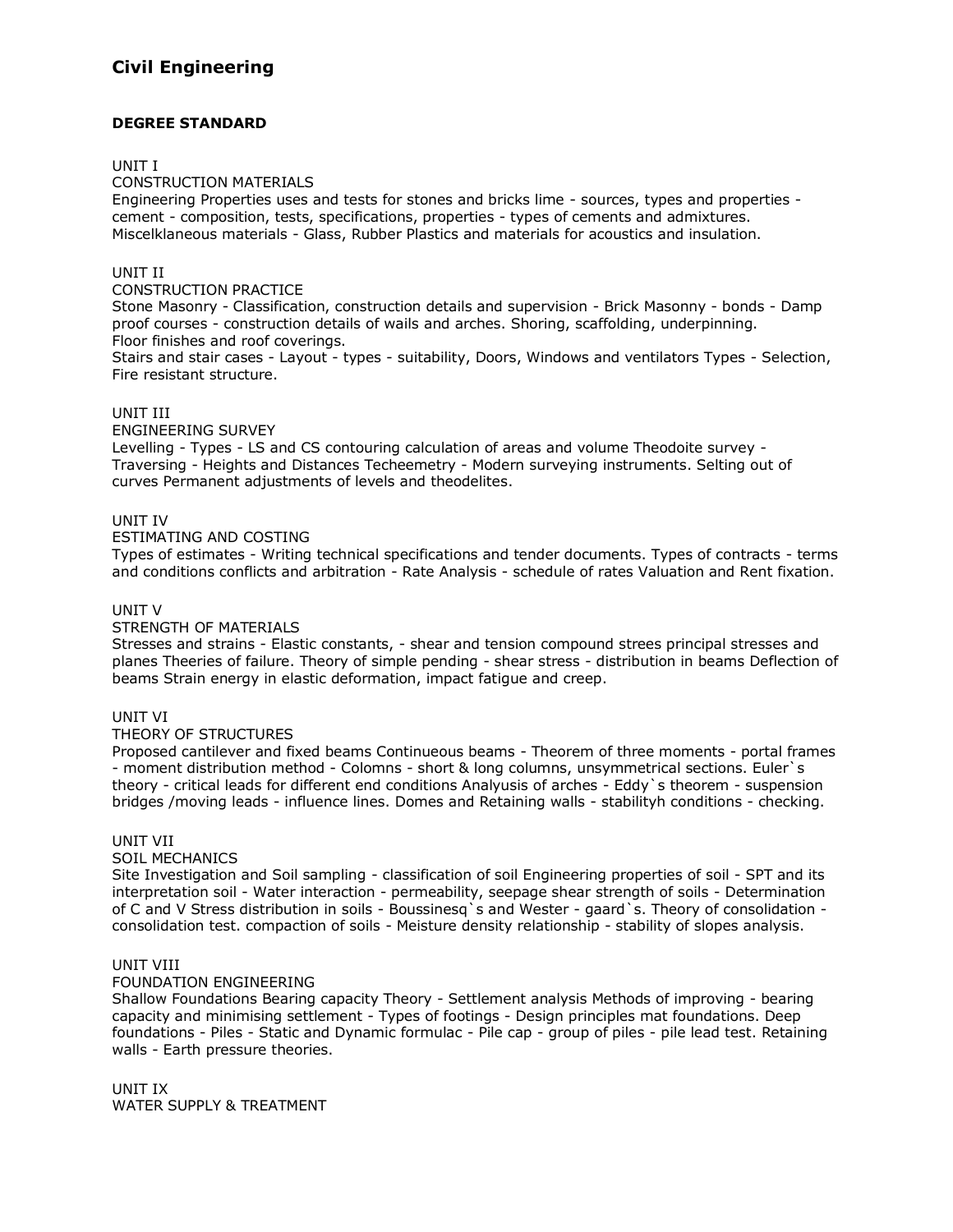# **Civil Engineering**

Estimation of water resources - Ground water hydraulics for ecasting demand hydraulics. Forecasting demand - Impurities of water - physical, chemical and bacterielogical analysis - water bern diseases pumping and gravity schemes - Water treatment plants chlorination.

# UNIT X

# SEWAGE TREATMENT & POLLUTION CONTROL

Disposal of sanitary sewage - sewer systems - design flow for separate, sterm and combined systems - sewer design sewer Appurtenances - Seweage pumping - Types of pumps. Sewage Treatment primary , secondry and tertiary levels plants - Sludge treatment and disposal Industrial watches Rural sanitation - Air pollution - Solid waste management.

PAPER -II

# UNIT I

## CONCRETE TECHNOLONY RC

Tests on cement and aggregates - High grade cements High strength concrete Testing of fresh and hardend concrete - Non destructive testing - Concrete mix design - IS method quality control cetering and shuttering sheet piles - slips and moving forms. Coincrete hollow block masonry Construction joints.

## UNIT II

## DESIGN OF R.C. ELEMENTS

Methods of design of concrete members. Limit state and working stress design Design of flexural members. Design of singly and doubly reinforced rectangular and flanged Design of slabs and columns R.C. footings

## UNIT III

## MISCELLANEOUS STRUCTURES

Steel structures - welded connections - Design of tension and compression members - trusses Design of purlins - Design of steel columns & beams. Design and construction of prestressed concrete beams - Design of masonry Chimneys and stacks.

#### UNIT IV

#### WATER RESOURCES ENGINEERING

Water Resources in Tamil Nadu Water Resource Planning . Master Plan for water. Water budget & Development Plan. Reservoir planning & Management. Flood control. Chennel improvement Land Management.

#### UNIT V

#### IRRIGATION ENGINEERING

Soil Plant Water Relationship - Water requirement of crops - Irrigation methods. Irrigation efficiencies. Water logging & consequences - Salinity & alkalinity. Reclamation. Head works and distribution works. Cross drainage works.

# UNIT VI

#### TRAFFIC ENGINEERING

Traffic Engineering and Traffic surveys - Intersections, road signals and markings - grade separations - parking & traffic control - Traffic regulation & safety. Accident investigation - measures for accident reduction. Traffic Management

## UNIT VII

## HIGHWAY ENGINEERING

Highway planning in India - Road classification - Geometric design of highways. Construction of Earth WBM, bituminous and concrete roads - Design of flexible and rigid pavements. Design of joints in cement concrete roads - Drainage of roads - Maintenance of Roads.